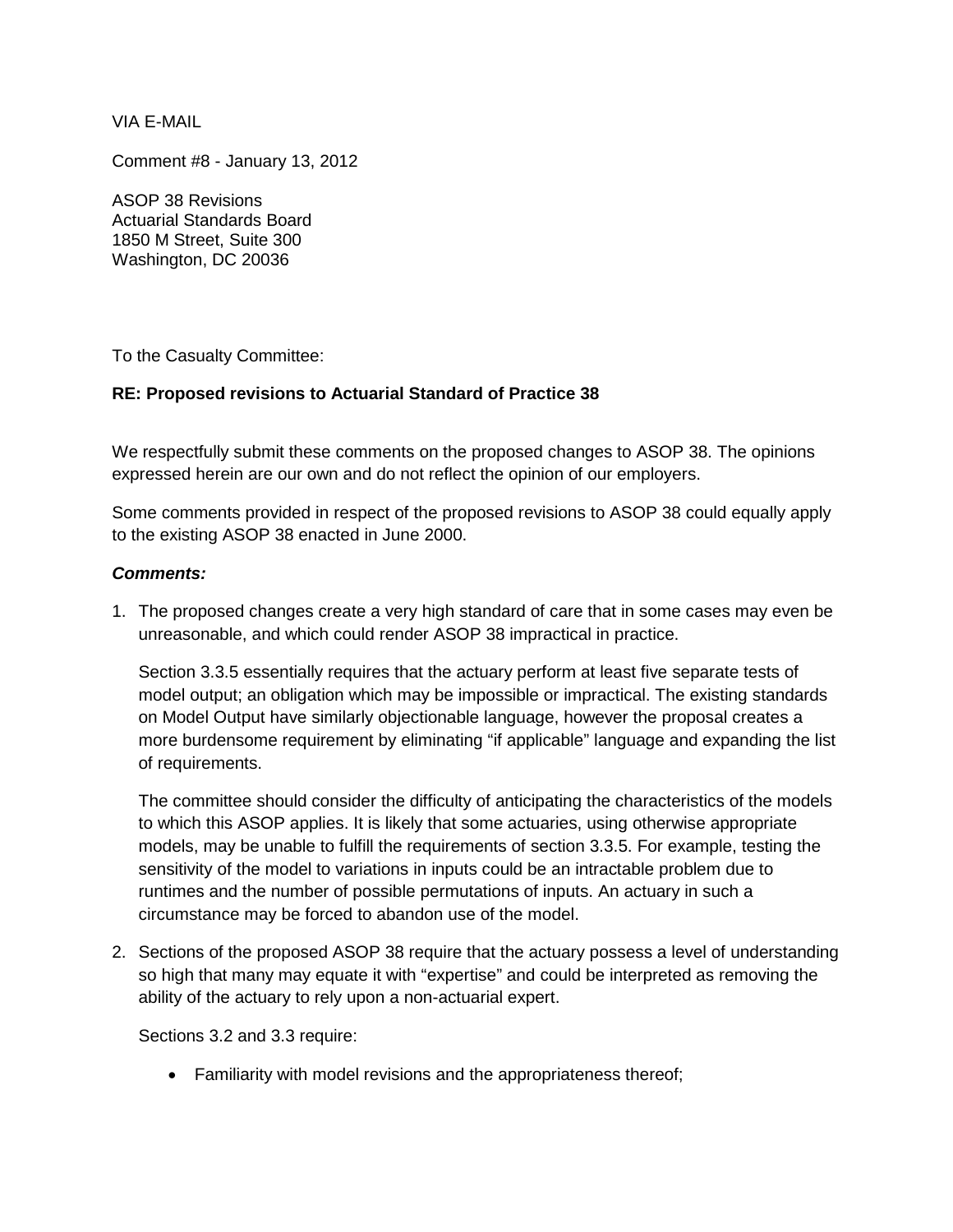- Knowledge of significant developments in the relevant field/subject matter;
- Familiarity with model components;
- An understanding of the subject matter expertise necessary to develop the model; and
- Familiarity with the level of expert review of the model, including differences of opinion among subject matter experts on the modeling methodology and applicable non-actuarial professional standards.

We agree with another reviewer who noted that an actuary with this knowledge and familiarity of the model may be considered by many to be an "expert", producing a seeming internal contradiction in the ASOP.

- 3. Section 3.4 could be interpreted as restricting an actuary to rely on another review only if performed by another actuary. This may not be the intent, but in either case the passage should be clarified so that an appropriate expert review can be relied upon. For example:
	- if an economic scenario generator is being used, an econometrician may be an appropriate expert;
	- If a predictive model is being used, a Doctor of Statistics may be an appropriate expert;
	- If a model projecting default rates is being used, a credit analyst may be an appropriate expert;
	- If an epidemiological model is being used, a certain medical professionals may be appropriate experts.

Note that many of these models can be used in working with Life, Health, or P&C insurance, which brings us to the last point.

4. Since ASOP 38 addresses an issue that can be common to all actuaries, restricting its application to casualty actuaries is problematic.

The proliferation of modeling for various purposes is increasingly crossing over the boundary between life and property/casualty actuaries. Economic capital models, economic scenario generators, epidemiological models, credit default models, and predictive models can be used by actuaries of all areas of practice, and non-actuaries. Thus the ASOP as written creates a situation where the actuaries using identical models will be held to different standards of care based on their area of practice. The ASOP should not be adopted unless it is revised to apply equally to all practitioners who may find themselves in a similar situation.

We note that the Committee requested a response to four specific questions provided with the exposure draft. However, the issues we have commented on above seem broad enough to